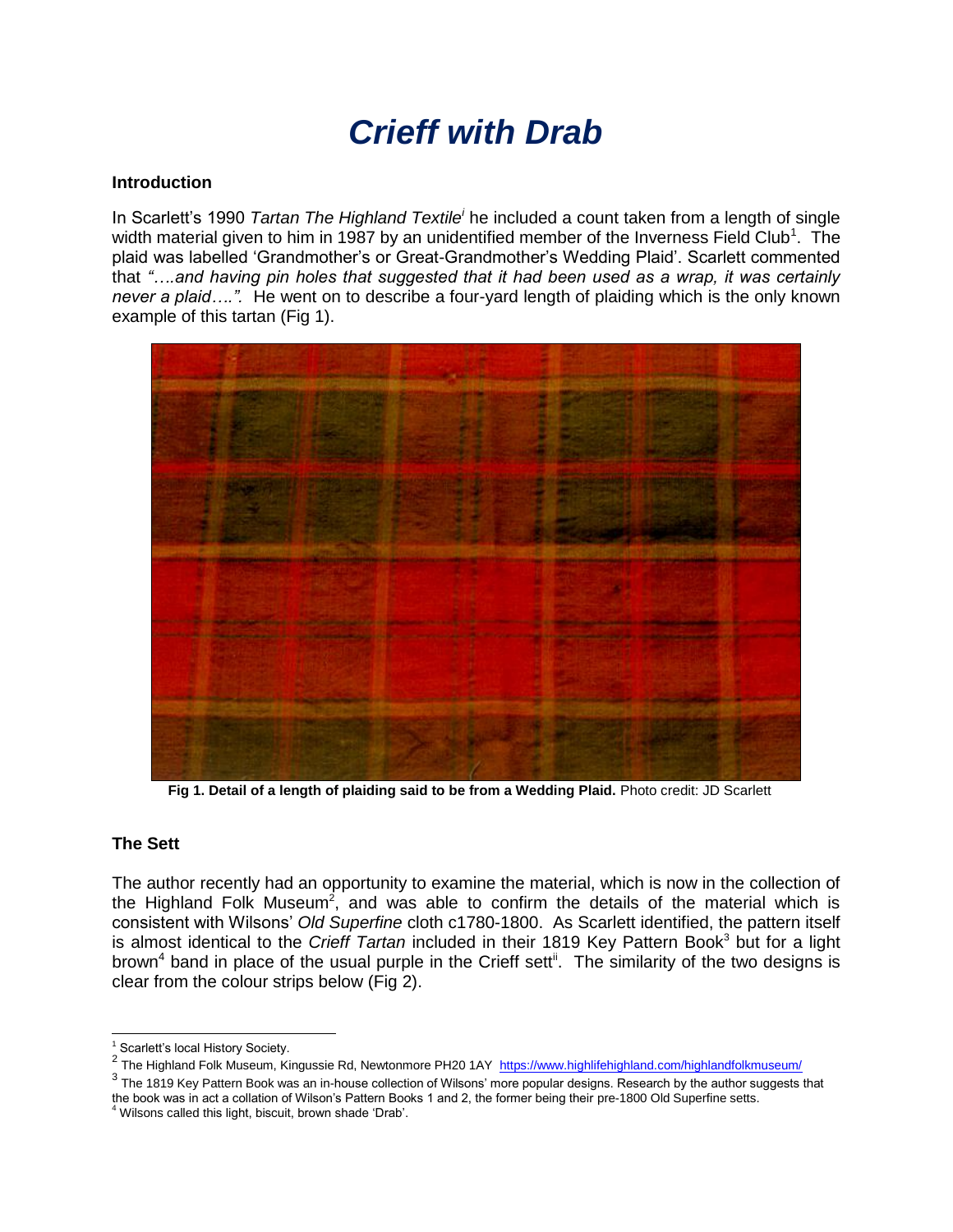

Wilsons' 1819 weaving note for their Crieff tartan states that: *'To make this Sett 19 inches wide: In the first place, put on two full half Setts, then, go into the third half sett till the large scarlet mark of 140 threads is finished after putting on which close with the following selvedge mark*.'

This piece of unnamed plaiding is also 19 inches wide and follows the Wilsons' layout of having *two full half setts, then into the third half sett till the large scarlet mark of 146 threads, following by the selvedge mark* (Fig 3). The colour difference with Scarlett's image (Fig 1) is due entirely to the lighting conditions available at the time the piece was examined.



 **Fig 3. Offset plaiding with selvedge mark.** Photo: Courtesy of the Highland Folk Museum.

A comparison of the 1819 count for Crieff (top) and that of the unnamed plaiding show just how similar the designs are.

R S G S G S P S G S G S R + Selvedge P S P S 2 12 8 4 170 4 42 4 8 140 8 12 2 8 4 76 16 R S G S G S D S G S G S R + Selvedge D S D S 2 12 8 4 180 4 32 4 8 146 8 12 2 6 6 58 4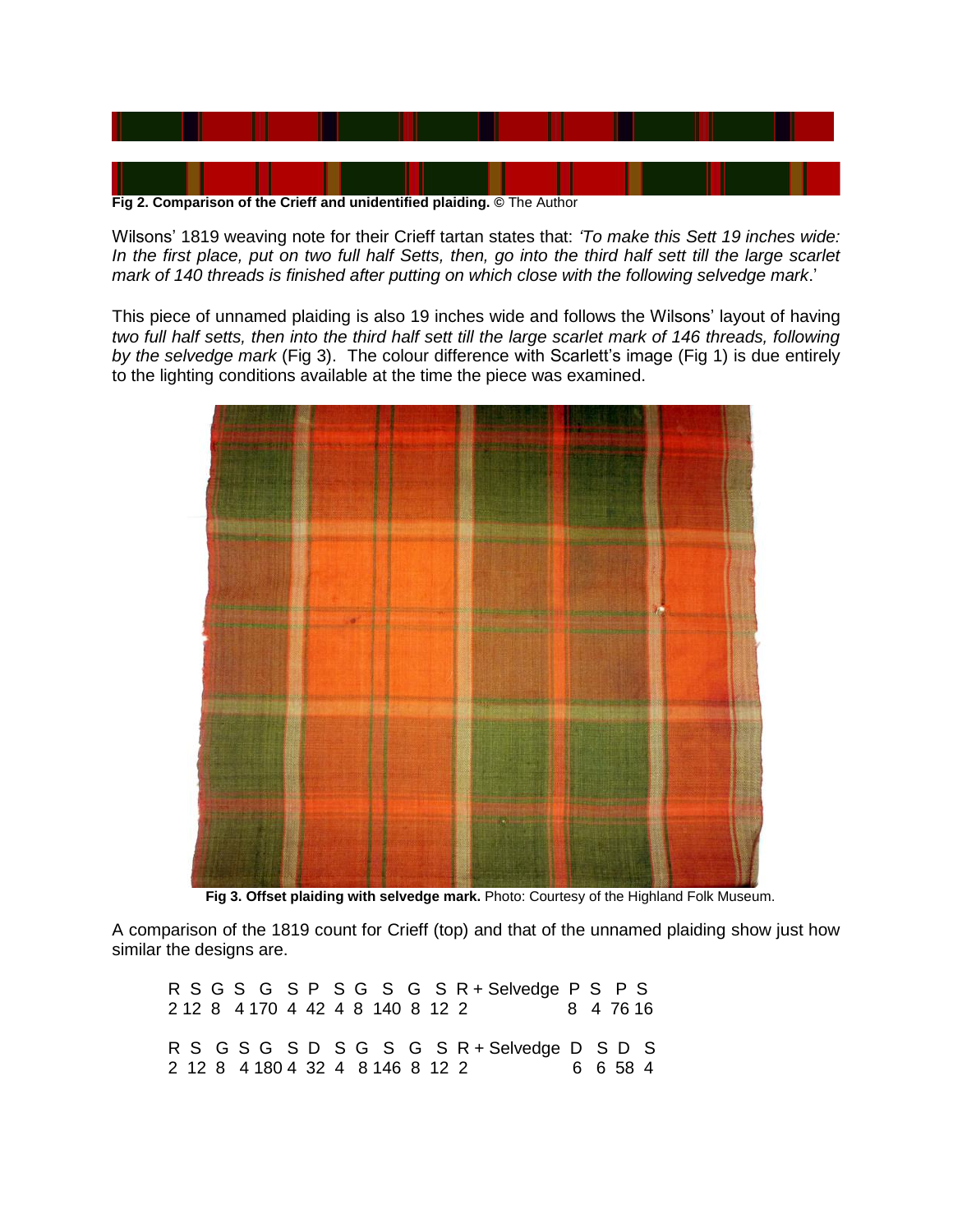In his 1987 article Scarlett stated that the wide Drab band at the selvedge "is threaded in chevron, two 15-thread bands innermost, and two 14-thread each"<sup>ii</sup>. That is incorrect. The broad band begins after 2 threads of twill threading followed by 4x14 threads of herringboning, the last band includes 4 red threads making the last herringbone 18 threads in total (Fig 4).



 **Fig 4. Selvedge mark detail.** Photo: Courtesy of the Highland Folk Museum.

## **A Wilsons' Named Pattern?**

Wilsons would often take a popular design and produce variations on it by changing one of more colours. These they would then name, either as a new design; for example, Black Watch to MacNab, or they would difference the original name; Logan, Dark Logan, Light Logan etc. An example of a simple change or variation on a theme is found in two of the 1819 counts for the MacLean (of Duart) tartan. Both are simply named MacLean; in each the blue pivot is replaced by grey and drab respectively (Fig 5).



**Fig 5. Comparison of Wilsons' settings for Maclean tartan showing the different colour pivot. ©** The Author

In addition to their named patterns Wilsons wove at least 232 Numbered patterns and probably many more of which we know little or nothing. Some of theIr numbered patterns were subsequuently named, usually to cash in on the popularity of noteable people or events; No 43 or Caledonia, No 112 or Wellington and No 232 or Regent being examples. A great many of